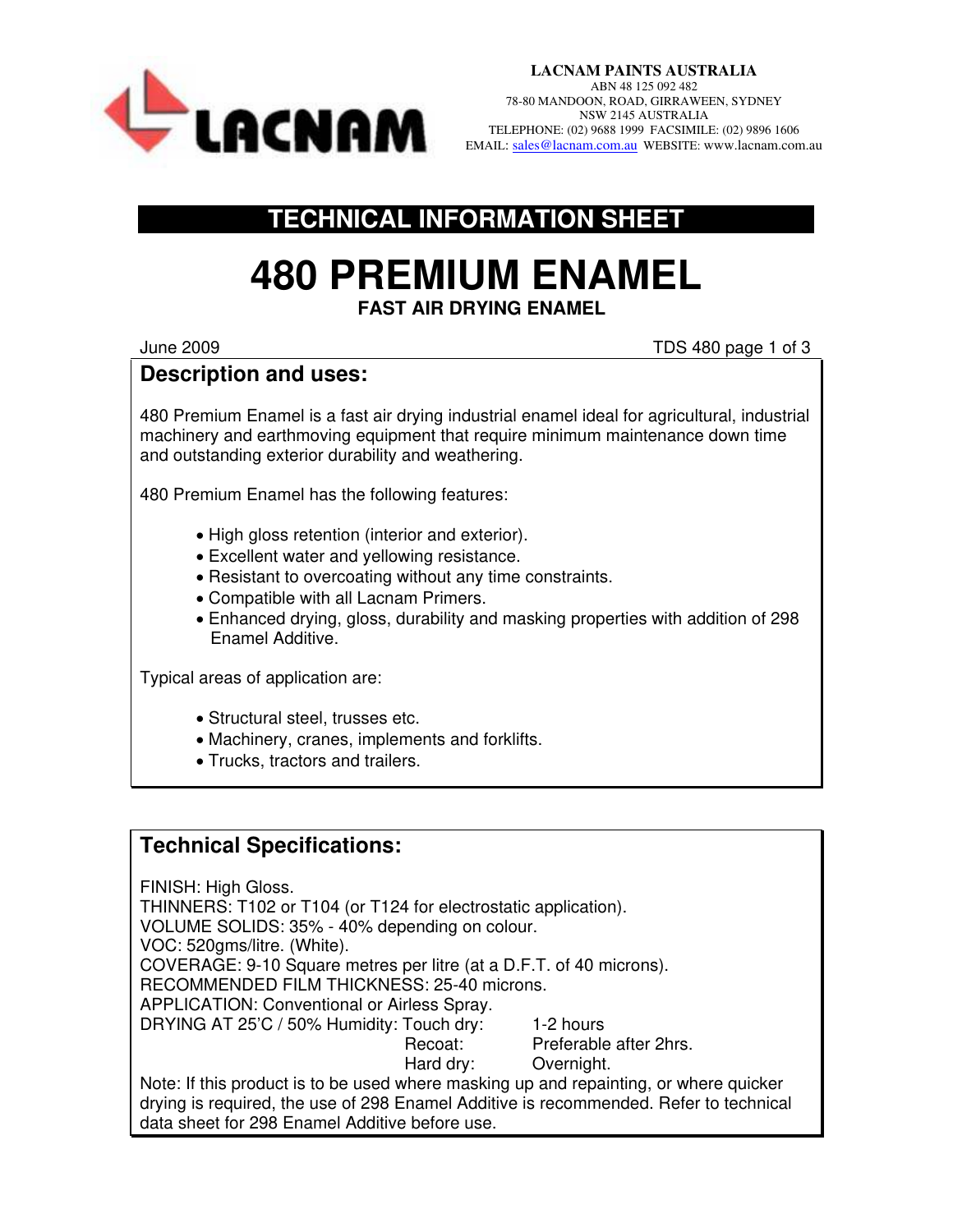# **480 PREMIUM ENAMEL**

| <b>June 2009</b>                              |                      |                                                              | TDS 480 page 2 of 3                             |  |  |  |  |  |
|-----------------------------------------------|----------------------|--------------------------------------------------------------|-------------------------------------------------|--|--|--|--|--|
| <b>APPLICATION DETAILS - PAINTING SYSTEMS</b> |                      |                                                              |                                                 |  |  |  |  |  |
| $D.F.T.$ um                                   |                      |                                                              |                                                 |  |  |  |  |  |
| System                                        | 1 <sup>st</sup> Coat | 40-60                                                        | 210 Metalprime (thinner T102 or T104)           |  |  |  |  |  |
|                                               | $2^{nd}$ Coat        | 480 Premium Enamel (thinner T102, T104 or T109)<br>$25 - 40$ |                                                 |  |  |  |  |  |
|                                               | 3 <sup>rd</sup> Coat | $25 - 40$                                                    | Optional 480 Premium Enamel (thinner T102, T104 |  |  |  |  |  |
|                                               |                      |                                                              | or T109)                                        |  |  |  |  |  |

| $D.F.T.$ um |                         |                                                              |                                                         |  |  |  |
|-------------|-------------------------|--------------------------------------------------------------|---------------------------------------------------------|--|--|--|
| System      | 1 <sup>st</sup> Coat    | 258 Twin Pack Etch or 260 Keycoat (thinner T166)<br>$5 - 10$ |                                                         |  |  |  |
| 2           | $2nd$ Coat<br>$25 - 40$ |                                                              | 480 Premium Enamel (thinner T102, T104 or T109)         |  |  |  |
|             | 3 <sup>rd</sup> Coat    |                                                              | 25-40   Optional 480 Premium Enamel (thinner T102, T104 |  |  |  |
|             |                         |                                                              | or T109)                                                |  |  |  |

| $D.F.T.$ um |                      |           |                                                         |  |  |  |
|-------------|----------------------|-----------|---------------------------------------------------------|--|--|--|
| System      | 1 <sup>st</sup> Coat |           | 50-75   722 Iso-Free Primer(thinnerT154 or slow T156 or |  |  |  |
| 3           |                      |           | T <sub>159</sub>                                        |  |  |  |
|             | $2^{nd}$ Coat        |           | 25-40   480 Premium Enamel (thinner T102, T104 or T109) |  |  |  |
|             | 3 <sup>rd</sup> Coat | $25 - 40$ | Optional 480 Premium Enamel (thinner T102, T104         |  |  |  |
|             |                      |           | or $T109$                                               |  |  |  |

| <b>APPLICATION DETAILS - SURFACE PREPARATION</b> |                                              |                    |  |  |  |  |  |
|--------------------------------------------------|----------------------------------------------|--------------------|--|--|--|--|--|
| <b>SUBSTRATE</b>                                 | <b>DETAILS</b>                               | <b>RECOMMENDED</b> |  |  |  |  |  |
|                                                  |                                              | <b>SYSTEM</b>      |  |  |  |  |  |
| <b>Steel</b>                                     | Power tool clean to AS1627.2 class 2         | 1 or $3$           |  |  |  |  |  |
|                                                  | Or abrasive blast clean to AS1627.4 Class 2  |                    |  |  |  |  |  |
| Aluminum and                                     | Light abrasive blast or treat with 212 metal | 2 or 3             |  |  |  |  |  |
| non-ferrous metals                               | clean.                                       |                    |  |  |  |  |  |
| Previously painted                               | Lightly sand glossy areas wash down with     | 1 or $2$           |  |  |  |  |  |
| surfaces                                         | cleaning solvent.                            |                    |  |  |  |  |  |

#### **Surface Preparation:**

- When overcoating; Aged paint coatings should be tested for adhesion using Crosshatch or Crosscut methods. If aged paint coating lifts remove it.
- Remove all rust, oxides, millscale and lose paint from metal surface.
- Round off all sharp edges, welding joints and weld spatter.
- All surfaces to be painted should be clean and free from dust, dirt, oil, grease and moisture.
- All abrasive blast clean ferrous surfaces should be coated within 4 hours to avoid flash rusting.
- Do not apply at temperatures below 5' Celsius. Do not apply at relative humidity above 85%, or when the substrate surface is less than 3' Celsius above dewpoint.